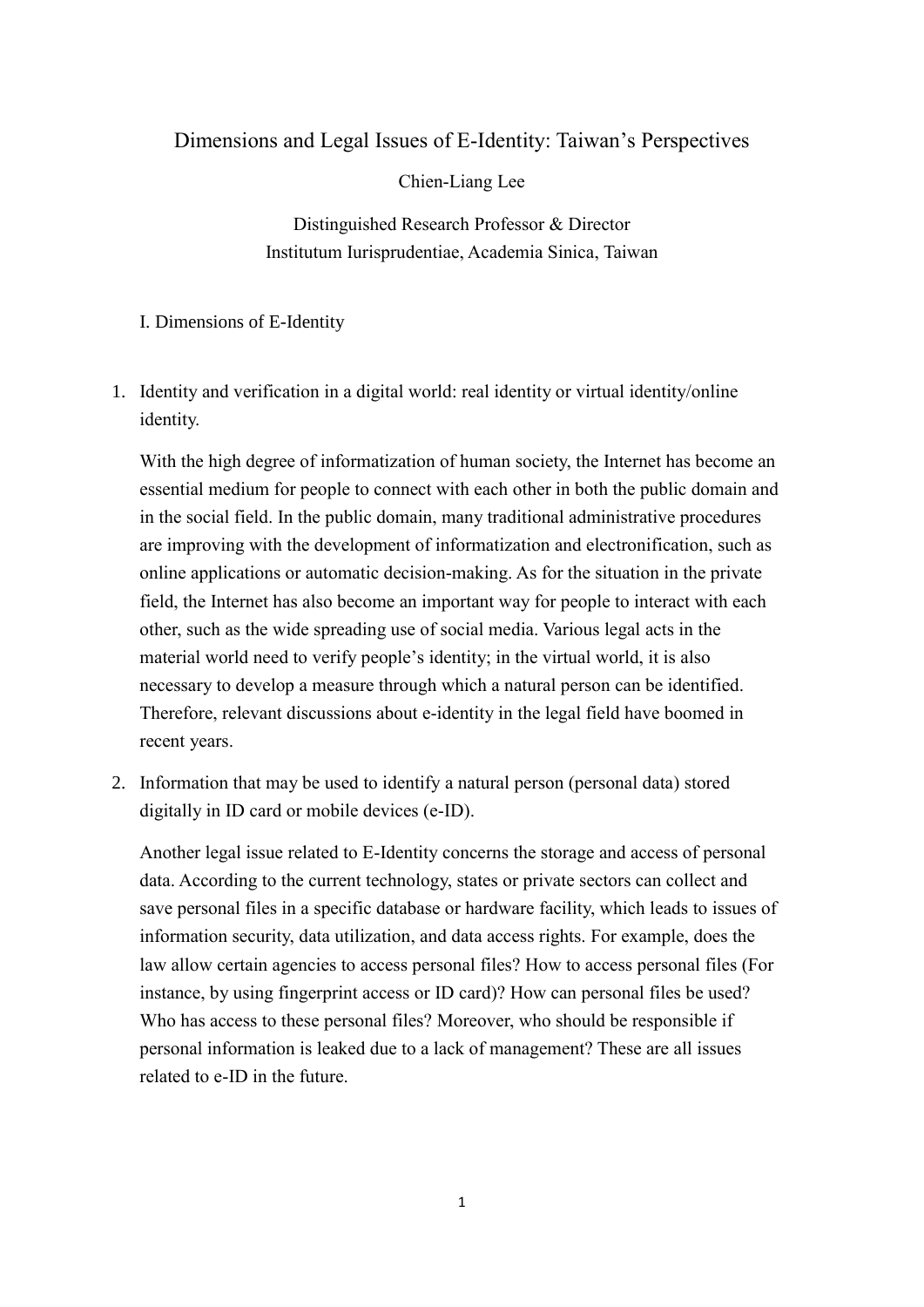## II. State of Regulation

1. Verification of digital identity

Regarding the relevant regulation of e-ID, German law already has relatively sufficient regulations. For example, Paragraph 2, Article 3a of the Federal Administrative Procedure Law and Article 126a of the Federal Civil Code have provisions on electronic communication. In addition, Germany has established the Act on Identity Cards and Electronic Identification (PAuswG), which also regulates electronic identity cards. Compared with Germany, Taiwan's regulations are still incomplete in public and private fields.

2. The New e-ID plan in Taiwan

When the Covid-19 pandemic peaked in Taiwan on 19 March 2020, the Department of Household Registration, Ministry of Interior announced the "Regulations for the National-wide Replacement of National ID Cards" based on the "New e-ID Replacement of National ID Cards Plan" revealed on May 2019. The new e-ID was initially slated for issuance in October 2020; however, this project was postponed due to the delay in delivering related equipment and materials caused by the pandemic. It is deserving to pay attention to whether the authority takes advantage of the people's seeking behavior for safety during the epidemic to promote "comprehensive implement of digital footprint" and "digital surveillance by citizens." In 2021, civil organizations and some jurisprudence expressed their strong concerns and at the same time applied to the Administrative Court for a provisional injunction, requesting the Ministry of the Interior to stop the implementation of e-ID. After that, the Executive Yuan announced that the New e-ID plan had been halted since January 2021 until various technical issues have been resolved to clear up doubts about potential data abuse.

III. Legal challenges to e-ID

- 1. Legal challenges to e-ID policy in Taiwan
- 1) Should e-ID be mandatory? duty to live in a digital world vs. right to stay in the analog age.

Even though Taiwan has not yet decided to restart the e-ID plan, the project's future development is still foreseeable. There are several issues we should pay attention to.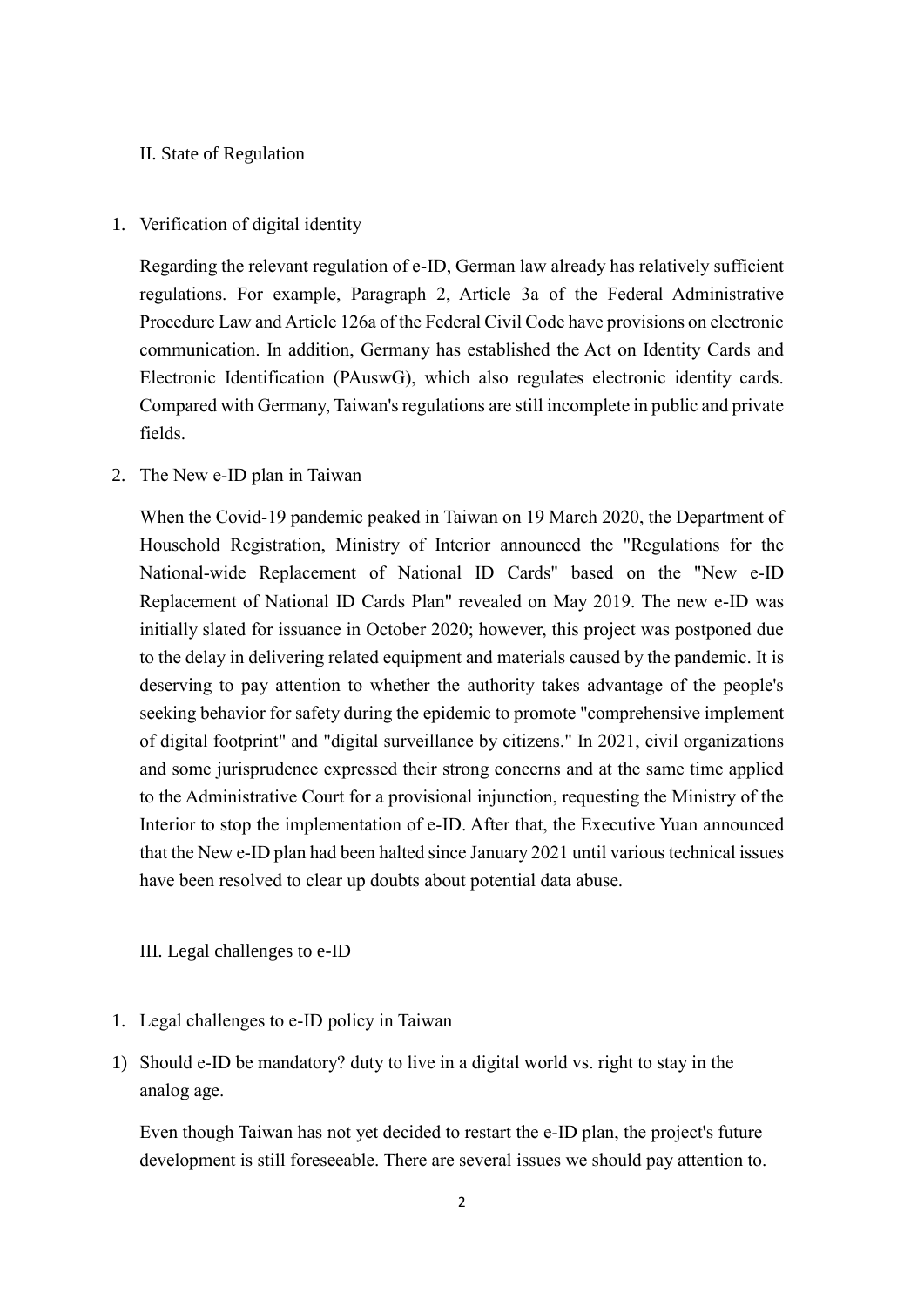First, when promoting the replacement of e-ID, Taiwan is bound to face a value choice similar to that of Germany: should everyone be forced to change their e-ID cards? The Act on Identity Cards and Electronic Identification in Germany allows people to choose between traditional paper ID cards or e-ID, thereby respecting the individual's constitutionally guaranteed right to information self-determination. However, according to the New e-ID replacement plan introduced by Taiwan's Ministry of the Interior, a policy of compulsory replacement is adopted, whose constitutionality should be further considered.

2) Should national ID be required only for specified and regulated purposes? mandatory identity verification vs. voluntary proof of identity.

Can e-ID cards be used for specific purposes only? Or is it broadly applicable to all administrative procedures and private transactions? In particular, Taiwan has advocated the "e-government" policy in recent years, attempting to link the databases of all administrative agencies with personal electronic ID cards, thereby simplifying and facilitating administrative procedures. Does this measure have information security concerns? Releveled issues should also be discussed in depth before being fully implemented.

3) Should leaving and collecting digital footprints be left unregulated? How to prevent or control surveillance state and surveillance capitalism?

In recent years, many companies have used the digital footprints left by individuals' virtual activities, through the calculation of algorithms, as assets to judge personal preferences and life patterns. This process is called personal profiling in informatics. Personal profiling requires a lot of personal information, and if it is used by the public sector, it will inevitably give rise to George Orwellian concerns about "total surveillance"; however, if it is used by private enterprises, it may lead to the "surveillance capitalism". Therefore, how to use the digital footprint generated by adopting e-ID is also a tough challenge for legal control.

2. National security concerns in Taiwan

-

1) data security threat: suspicious links between manufacturers of e-ID hardware and software systems and external hostile forces<sup>1</sup>

Should the manufacturers and suppliers of e-ID cards be subject to national laws?

<sup>&</sup>lt;sup>1</sup> Paragraph 1, Article 2 of Anti-infiltration Act: external hostile forces refers "to a country, political entity or group that is at war with our country or confronting our country by force. The same applies to countries, political entities or groups that advocate the non-peaceful means to endanger our sovereignty."